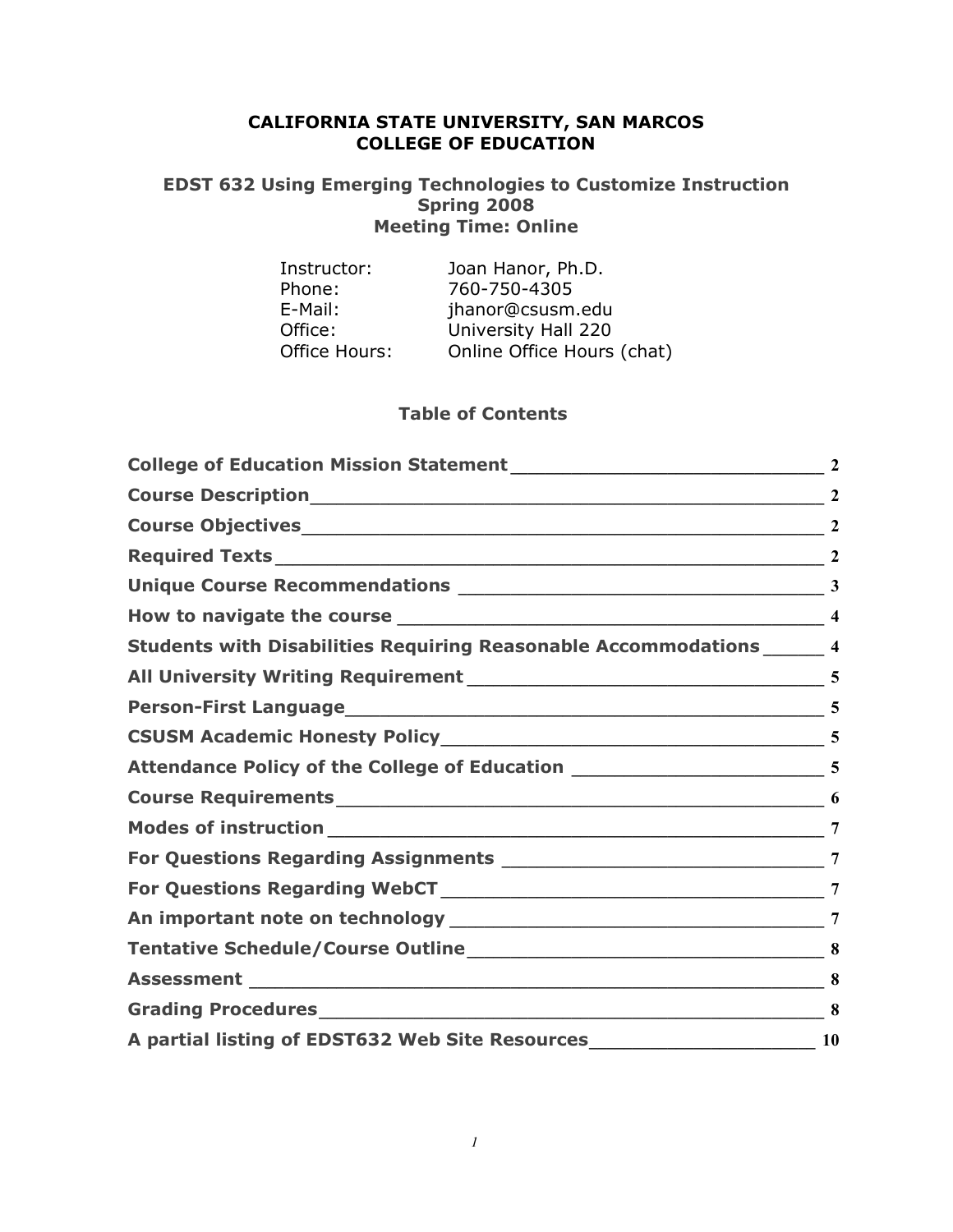#### **College of Education Mission Statement**

The mission of the College of Education Community is to collaboratively transform public education by preparing thoughtful educators and advancing professional practices. We are committed to diversity, educational equity, and social justice, exemplified through reflective teaching, life-long learning, innovative research and on-going service. Our practices demonstrate a commitment to student-centered education, diversity, collaboration, professionalism, and shared governance. *(Adopted by COE Governance Community, October, 1997).*

#### **Course Description**

This online course helps educators develop skills to use emerging technologies and multi-media applications to customize learning and instruction. It includes the study of principles, pedagogical concepts and instructional strategies as they pertain to the development of instructional delivery systems. Students work in teams to develop instructional projects for classroom implementation. This course is designed to specifically accommodate different learning styles by involving a variety of components including text, photos, video clips, online resources, online discussion boards, chat, choices for a final project and use of online tools such as Gliffy, Blogs, Podcasts, Google Docs, Audacity, and del.icio.us. The course is a graduate level three-credit course that on campus would require three hours of inclass work and maybe about three hours outside of class on reading, study and related online activities each week over a 16-week semester. Students taking the course online should plan on spending up to the same six hours a week on the course.

# **Course Objectives**

Students will

- 1) Examine, analyze, and assess emerging technologies for use in teaching and learning.
- 2) Design instructional interventions that make use of technology to accommodate various learning styles and needs of diverse student populations.
- 3) Contribute to the development of an online collection of learning objects including teaching strategies, lessons and resources for professional use.

# **Required Texts**

Wiggins, G. & McTighe, J. (2005). *Understanding by Design*. Alexandria, VA: Association for Supervision and Curriculum Development. Expanded Second Edition

Online Readings will be provided through WebCT.

It is expected that assigned readings for each session will be completed before the posted time for discussion.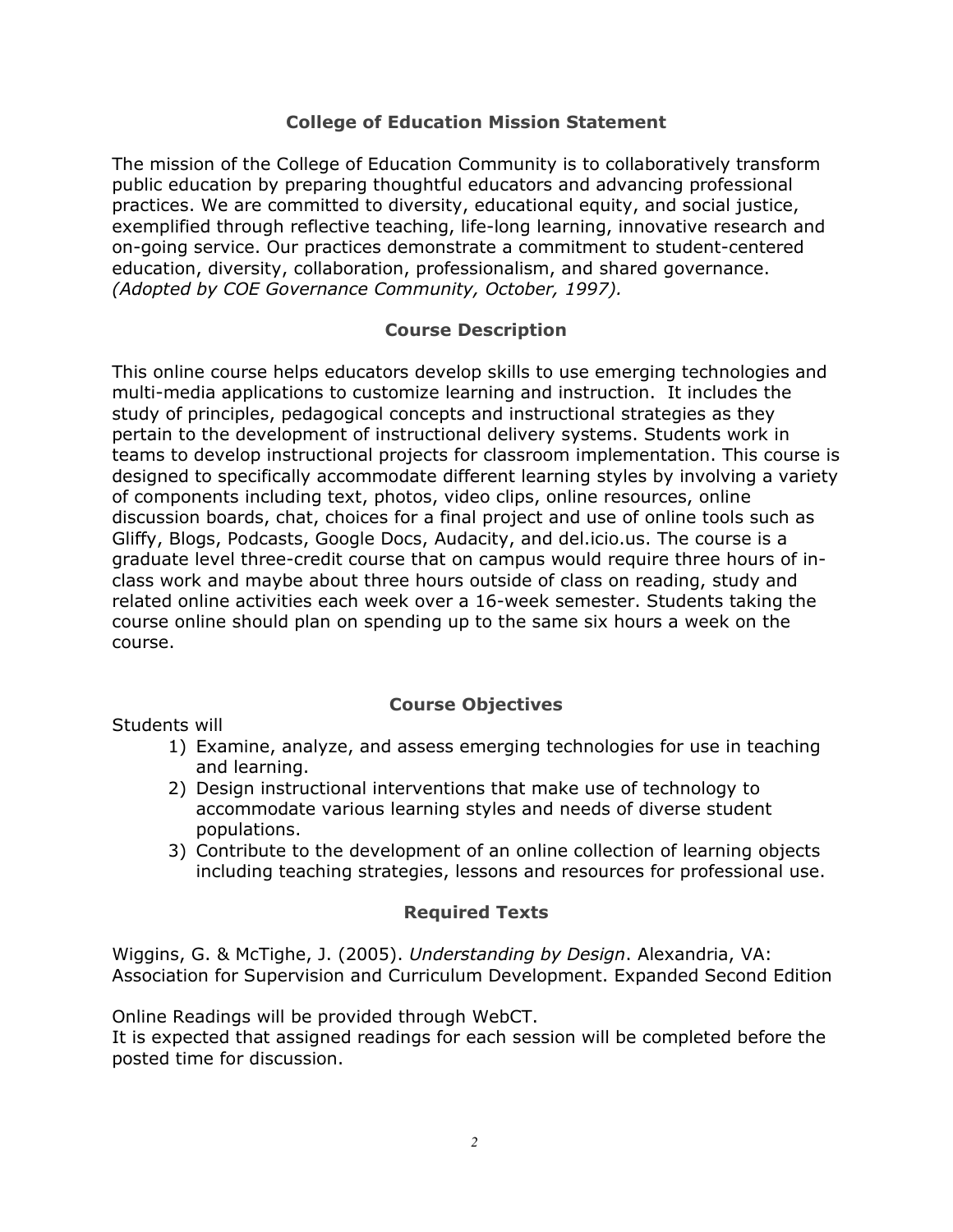# **Unique Course Recommendations**

**Computer Access:** Because this course is offered completely online, students must have regular access to an up-to-date computer and operating system that has the ability and speed to use WebCT. You will be uploading assignments, participating in chats and will need to play sound and movie clips. It is your responsibility to confirm these capabilities ahead of time. If your off-campus computer does not meet these standards, then plan to come to campus or another facility for consistent access to these course-required technical capabilities. These components must be verified within the first week of class. Should a student have extenuating circumstances, contact the instructor as soon as possible to discuss possible options.

Note that all assignment documents must be completed in Microsoft Office (Word and/or Excel) and named and saved using course-recommended procedures.

Begin by verifying each of the following.

PDF files can be viewed on a wide variety of platforms -- both as a browser plug-in or a stand-alone application -- with **Adobe's free Acrobat Reader®** program. For installation instructions click here on the Adobe icon.



The videos for class viewing require that you have the **QuickTime Player** installed on your computer. Although most of the video and audio material will play reasonably well on older versions of QuickTime, we strongly recommend that you have QuickTime version 5.0.2 or later installed on your computer for an optimal viewing/listening experience. If you need help determining whether or not you have the appropriate version of QuickTime installed (and that it is installed properly), check out Apple's Installation Check Web page. To find answers to support questions often asked by QuickTime users, visit Apple's QuickTime Support Web page. To download QuickTime, click on the link provided below. To download a free version of the **Microsoft® PowerPoint Viewer®**, visit Microsoft's Download Center at the link provided below.



**Access** to an iPod, iChat, Handheld Computer (PALM OS) are desirable.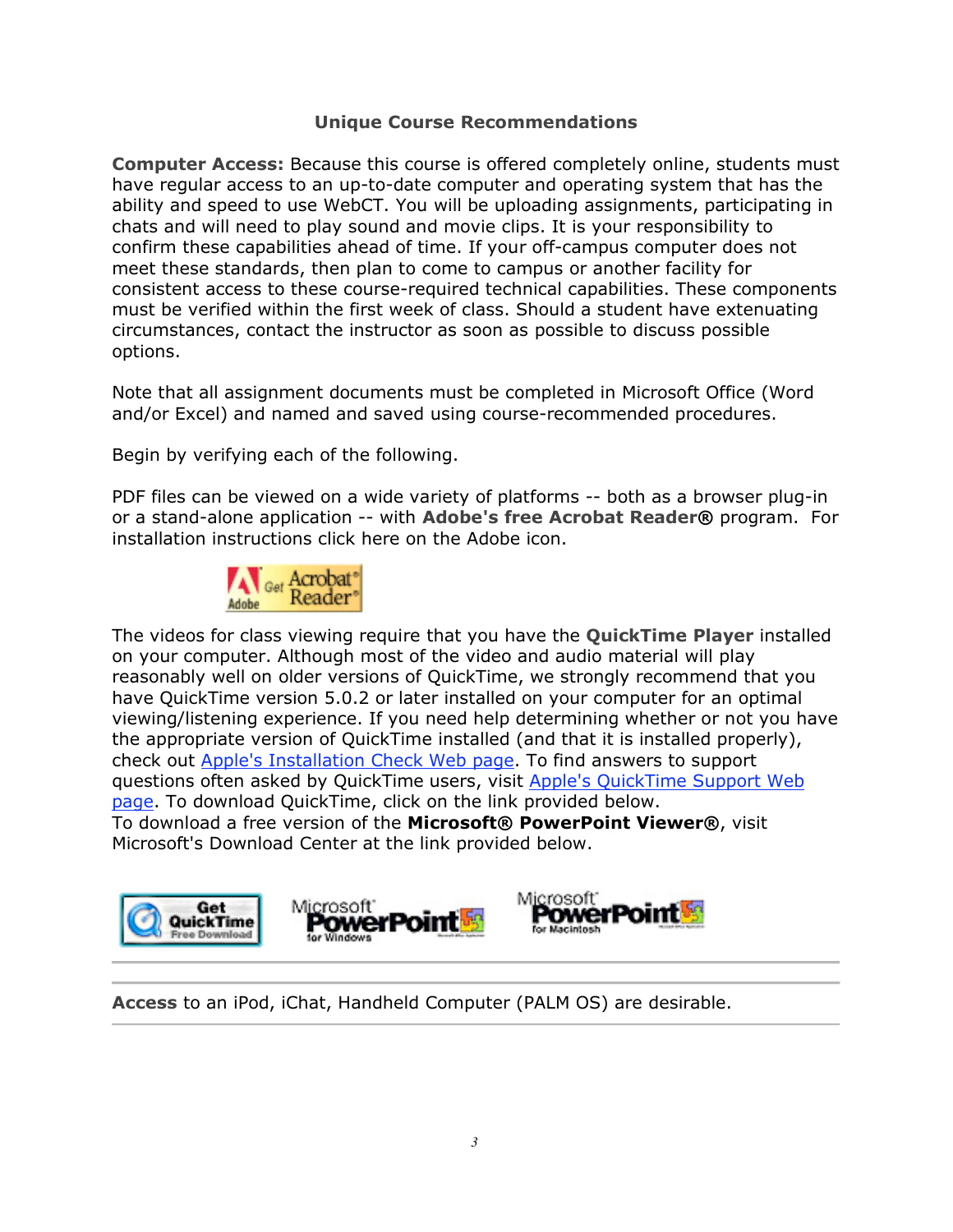#### **Classroom Access**

If you are not currently teaching, you must arrange to consult with a teacher to plan, teach, and assess appropriate standards based lessons for online delivery. If you are having difficulty making these arrangements, please contact the instructor by the second week of the semester.

#### **How to navigate the course**

This course begins Tuesday, January 22, 2008 and ends Tuesday, May 6, 2008. It is divided into six easily identified themed modules. Each module is self-contained and while students may progress at their own speed, work for each module must be submitted within the given timeframes as listed within the module.

I suggest you read through the syllabus to understand course expectations. Then, just as you would with any written text, log on to Module Zero and peruse the whole site. Note anything that may be confusing or for which you need additional information. For technical help, contact IITS, as explained in the WebCT shell. For help understanding content or directions, post your question under WebCT General Discussion board where others may benefit from, and contribute to, our community knowledge base.

We all know that students learn differently. One of the advantages of the course's online format is that students may approach the course in ways that suit their personal learning styles and preferences. The materials for this course are laid out in advance and students can self determine their own order and pacing within given guidelines. Since you are probably used to expectations established within a classroom environment and may not be used to designing your own learning strategy to apply online, it might take a little time to do that and to figure out a comfortable routine. To better understand your own learning style and how you might approach the course, try completing a learning style inventory. Use the information given to develop your own learning strategy for this class. Some online tools that will assist you are the Keirsey Temperament Questionnaire and the Keirsey Character Questionnaire. They are free and can be accessed at http://www.keirsey.com/

Then be sure to go to the following site for suggestions on how to best apply your learning style to successfully complete this class.

http://honolulu.hawaii.edu/intranet/committees/FacDevCom/guidebk/teachtip/keirs ey2.htm

We will be revisiting those tools in one of our modules.

#### **Students with Disabilities Requiring Reasonable Accommodations**

Students are approved for services through the Disabled Student Services Office (DSS), which is located within Craven Hall in Suite 5205. The DSS staff are available for both walk-in and scheduled appointments Monday through Friday from 8:00 a.m. to 5:00 p.m. Individuals wishing to call DSS can do so by dialing (760)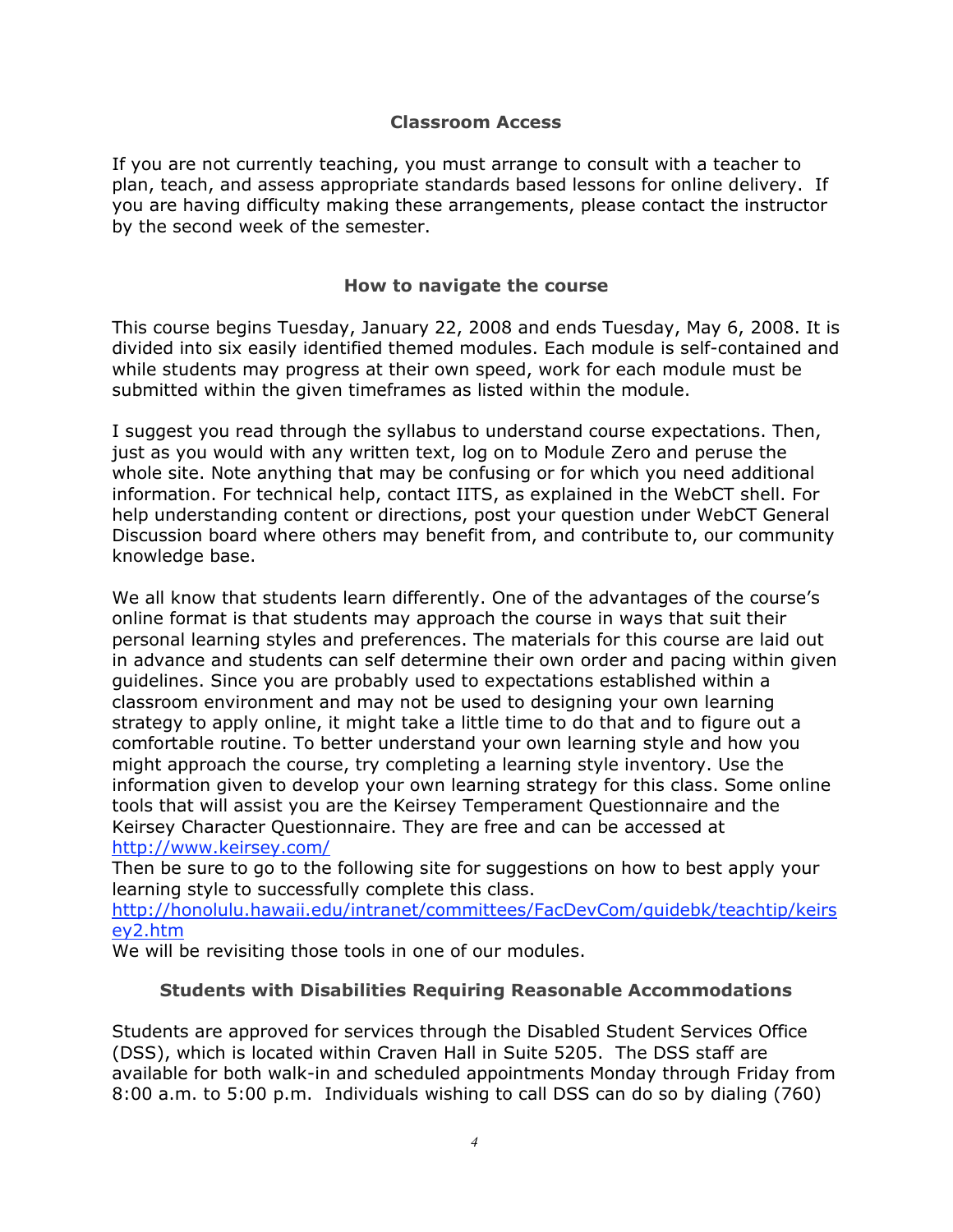750-4905 or (760) 750-4909 (TTY). Their fax number is (760) 750-3445. Email inquiries can be sent to dss@csusm.edu. Students authorized by DSS to receive reasonable accommodations should meet with their instructor within the first week of the semester.

# **All University Writing Requirement**

This course meets the university requirements of 2500 words. Students are expected to write at the graduate studies level. Specific required writing assignments are explained in the course assignments section.

# **Person-First Language**

Use "person-first" language in all written and oral assignments and discussions (e.g., "student with autism" rather than "autistic student").

# **CSUSM Academic Honesty Policy**

Students are expected to adhere to standards of academic honesty and integrity, as outlined in the Student Academic Honesty Policy. All work for this class must be of your own design. When relying on supporting documents authored or created by others, cite them clearly and completely using American Psychological Association (APA),  $5<sup>th</sup>$  Edition style format (APAStyle.org). Any quoted material should give credit to the source and be punctuated with quotation marks. Failure to credit others and create original work of your own may result in a failing grade. If you believe there has been an infraction by someone in the class, please bring it to the instructor's attention. The instructor reserves the right to discipline any student for academic dishonesty in accordance with the general rules and regulations of the university. Disciplinary action may include the lowering of grades and/or the assignment of a failing grade for an exam, assignment, or the class as a whole. If you are in doubt about whether your work is paraphrased or plagiarized see the Plagiarism Prevention for Students website http://library.csusm.edu/plagiarism/index.html. If there are questions about academic honesty, please consult the University catalog.

# **Attendance Policy of the College of Education**

Due to the dynamic and interactive nature of this online course, attendance is measured by timely contributions to discussions, prompt completion of assignments, and exemplary demonstrations of initiative and leadership. It is expected that all students will have an active presence in the online community. Organize your week so that you **visit the WebCT shell at least every 2-3 days.** Think in terms of logging in each week for three to five short periods rather that the one or two sessions you may previously attended in your on-campus courses. This will provide you the opportunity to stay in touch with the module assignments and discussions. Your study group may schedule synchronous meetings via the WebCT chat function to facilitate communications and timely completion of assignments.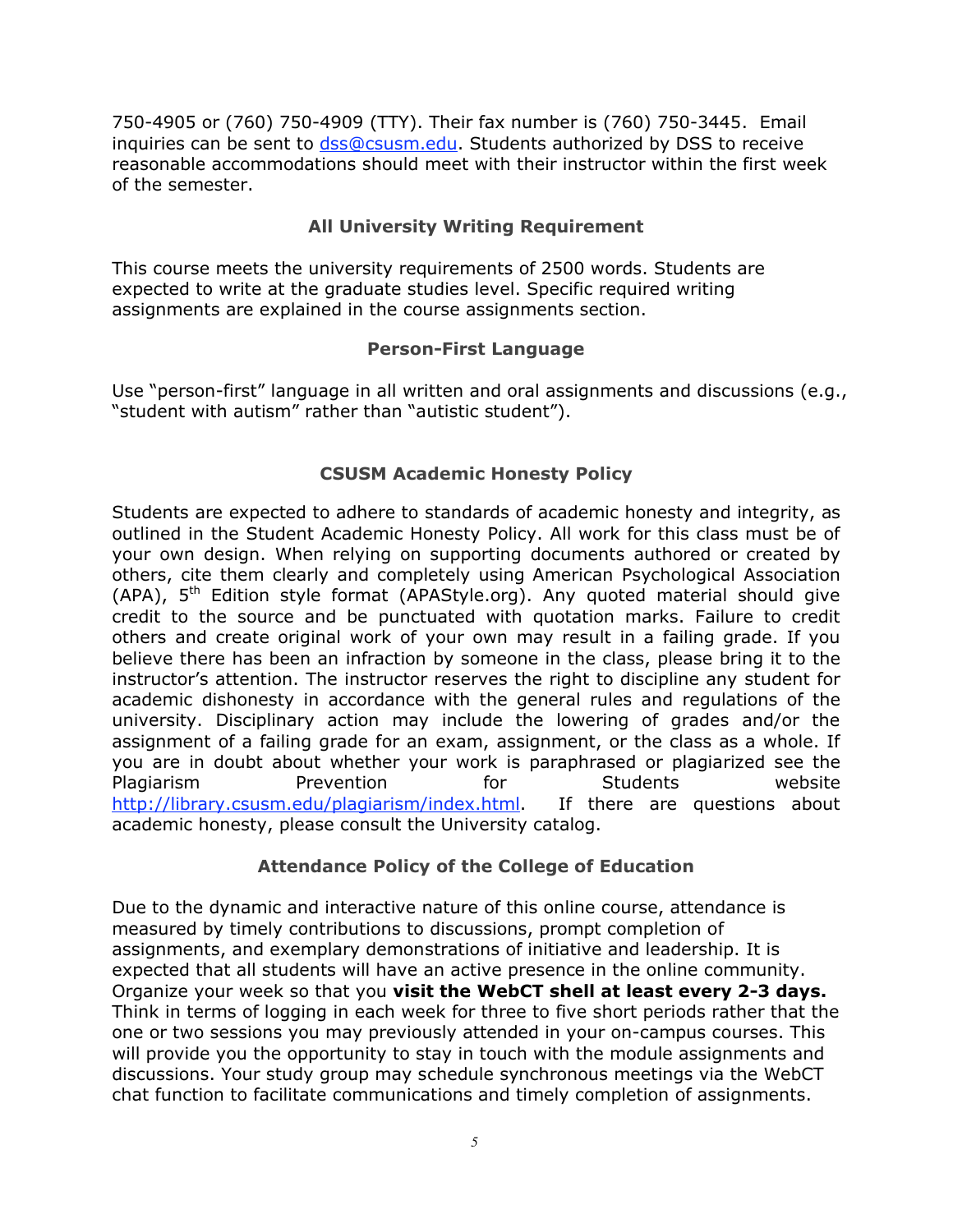Contact instructor in advance of any absence to a synchronous meeting or weekly module activity and provide a timeline for how you will make up missed sessions with alternative assignments.

#### **Course Requirements**

Regular and active participation is an essential aspect of this online course. The expectation of the instructor is that students will fully participate *on a weekly basis*. It is critical that you read all of the text and online assignment materials as well as the class online discussion materials. Students are expected to do all of the assigned work, submit assignments promptly, and notify the instructor when emergencies arise.

In terms of quality, my expectations are that students will submit assignments that are well written (including spell check) that clearly address the issues being discussed. When contributing to online discussions, I anticipate students will use the same scholarly language as would occur in a traditional graduate level classroom idea exchange and that participants will express interest and respect for others' ideas by adding value to the discussion. This may include asking questions, paraphrasing to add clarity or to check for understanding, making connections to other readings or information, adding information, offering alternatives, summarizing or extending the thinking.

This course consists of six modules, each of which will take approximately one to three weeks to complete. Assignments are described in the modules and are to be uploaded under the Assignments Listing in WebCT or posted to the WebCT Discussion Board. Assignments may be submitted before or on the due date, but will lose points if submitted after the posted due date. Assignments will not be accepted more than 7 days late. Readings are listed on the WebCT Course Menu and are expected to be completed prior to the dates in which they are posted for discussion.

The suggested schedule will include the following components:

**Prepare:** Complete and respond to the reading assignments.

**Collaborate:** (Requires login to WebCT at least 2-3 times weekly) Meet online with team members to collaboratively plan, reflect, and discuss readings, experiences, and learning.

**Practice:** Explore the resources for effective use of emerging technologies. **Apply:** Design and apply learning experiences. Make use of the WebCT discussion area for feedback and review. Give feedback to teams and group members.

**Reflect:** What learning experiences contributed to your understanding, interest, and excellence in performance? What do you consider evidence of your understanding?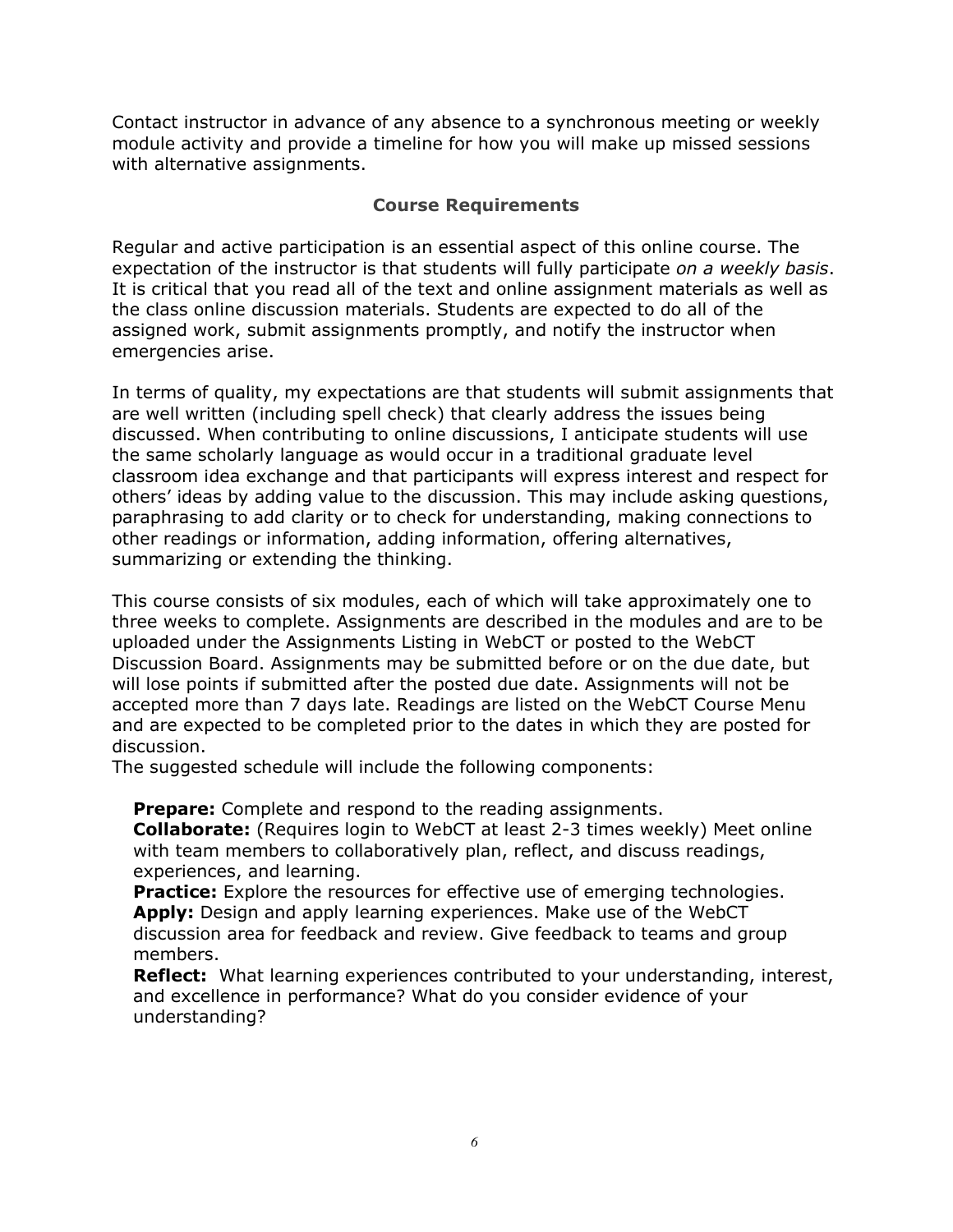# **Modes of instruction**

Students will participate in online discussions, collaborative study groups, podcasting, Blogs, wikis, will design instructional materials, access web sites, and read and discuss required reading on current research and instructional theory. Students will use a variety of pedagogical and technology strategies to design wellorganized and effective instruction based on CA content standards.

# **For Questions Regarding Assignments**

For questions regarding the class or class assignments, refer to the Discussion Area of WebCT where you will find a section temporarily called "General". It will be renamed as determined by class participants. This "General" Section is intended to encourage all participants to contribute responses as well as to allow everyone the benefit of having access to instructor responses. Please review the posted questions and replies before posting your question. Instructor will usually respond to posts within three business days.

# **For Questions Regarding WebCT**

Call the CSUSM help desk. 760.750.6505 Location: Kellogg Library, Room 2013 Mon – Thurs  $8am - 10pm$ Fri 8am - 7pm Sat 9am - 5pm Sun 1pm - 9pm

Their hours can be confirmed on the web: http://www.csusm.edu/iits/sth/ Be sure to leave a phone number and/or email if you leave a message regarding a problem you are having. They can help with all technical aspects of the WebCT environment.

# **An important note on technology**

I have tried to create an online environment that is fun, empowering, full of choices, and a place to learn some very cool tools to use with your students. Remember, the nature of technology is that it is forever changing. Thus if we run into technology "glitches" this semester, your patience, good humor, flexibility, and understanding will contribute greatly to your grade. If your computer system is contributing to the problem, you may be required to drive to campus to use reliable computer labs that are available to CSUSM students seven days a week.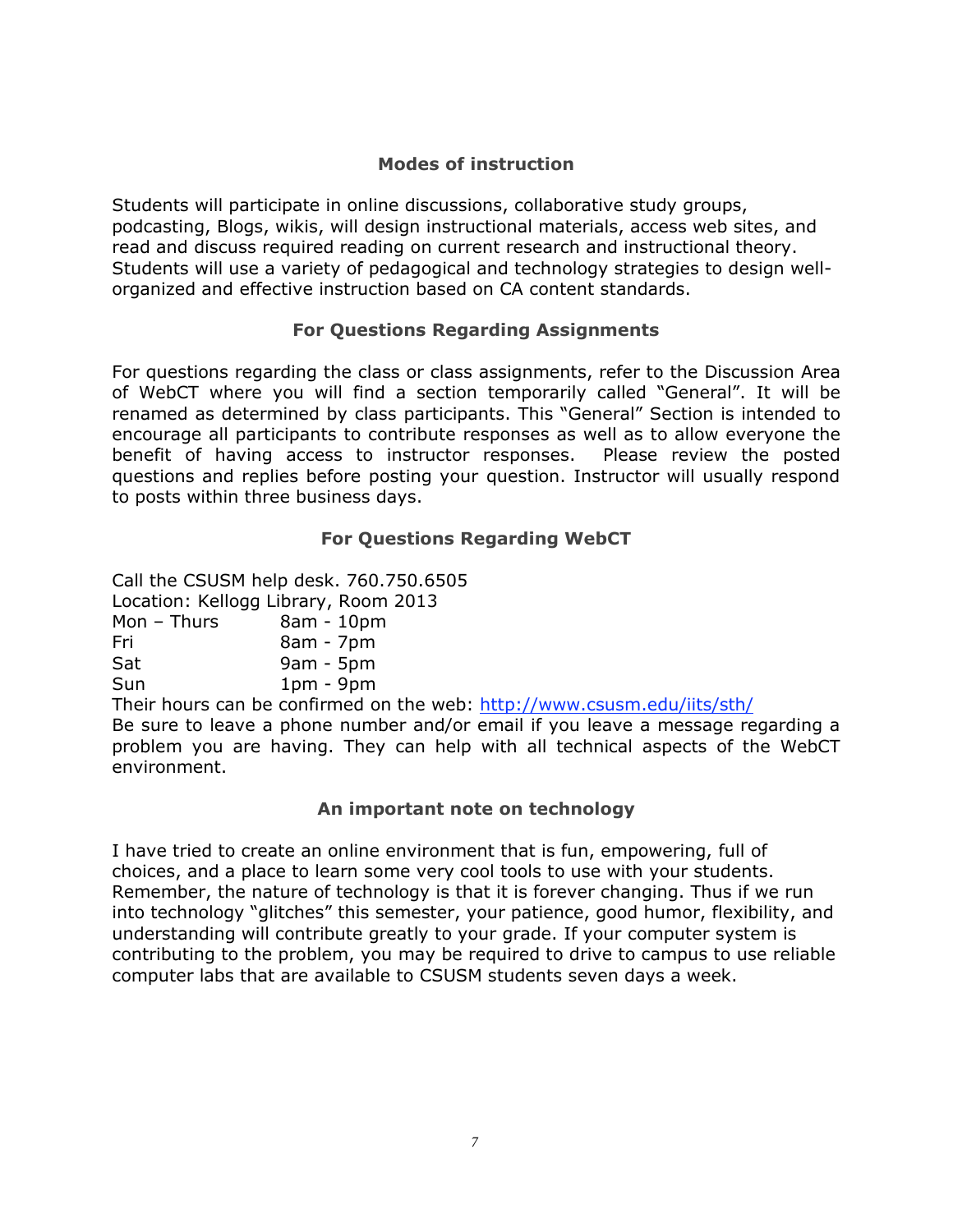#### **Tentative Schedule/Course Outline**

| <b>Module</b> | <b>Topic</b>                                      |
|---------------|---------------------------------------------------|
| Module Zero   | Overview and Introductions                        |
| Module One    | The Impact of Technology on Teaching and Learning |
| Module Two    | ABC: Assessment, Blogging and Customizing         |
| Module Three  | Identifying and Addressing Learning Styles        |
| Module Four   | Differentiated Instruction                        |
| Module Five   | Final Project, Reflections, and Self-Assessment   |

The Tentative Course Schedule will be posted in WebCT on the first class night.

# **Assessment**

To successfully complete this course, all assignments must provide evidence of professional high quality work, be carefully edited, and submitted before or on the due date. Late assignments will loose credit points for each day late and will not be accepted after seven days tardy. In addition to the listed assignments listed with each module, performance assessment will be on student's cooperation and flexibility in response to challenges, student's ability to perform tasks using a variety of technology tools, and student's cooperative, constructive, collaborative participation. Grading of written assignments will be based on adherence to the assignment, organization, innovation, quality of information, quality and quantity of references, clarity, coherence, and carefully edited text. Points are deducted for spelling and/or grammar errors. Work will not be accepted if more than 7 days late.

# **Grading Procedures**

Grading is calculated on the standard of

| $94 - 100 = A$  | $80 - 83 = B$   | $70 - 73 = C$  |
|-----------------|-----------------|----------------|
| $90 - 93 = A$   | $77 - 79 = C +$ | $60 - 69 = D$  |
| $87 - 89 = B +$ | $74 - 76 = C$   | below $60 = F$ |
| $84 - 86 = B$   |                 |                |

# Criteria for Grading Assignments

A **Outstanding** work on assignment, excellent syntheses of information and experiences, great insight and application, and excellent writing.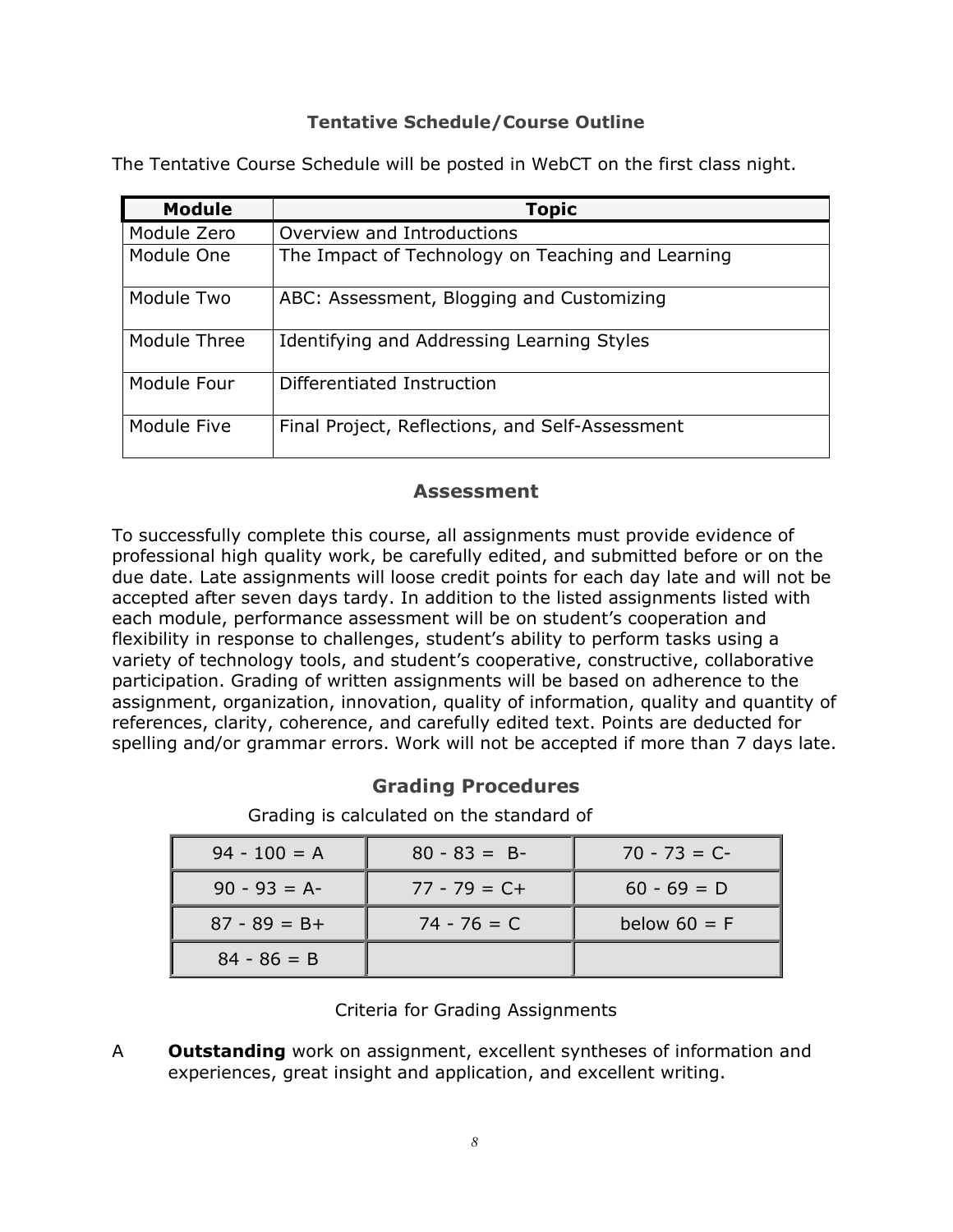- B Completion of assignment in **good** form with good syntheses and application of information and experiences; writing is good.
- C Completion of assignment, **adequate** effort, adequate synthesis of information and application of information and experiences, writing is adequate.
- D Incomplete assignment, **inadequate** effort and synthesis of information, writing is less than adequate.

# Grading Policy

*An "A" student is one who:*

- completes all assignments on time and demonstrates the ability to summarize, analyze, and/or reflect at high levels.
- varies sources of information for assignments, demonstrating high degree of effort in pursuing varied perspectives around important educational issues.
- completes all the reading assignments and develops thoughtful and thorough responses.
- produces work that reveals a strong commitment to self-discovery and learning.
- produces work at a high professional level in terms of both writing and content.
- develops a high quality presentation, demonstrating significant learning around a contemporary issue.
- presents confidently and intelligently, demonstrating effective teaching skills.
- completes assignments in/out of class with a focus on learning and exploration, pushing him/herself to better understand the profession through quality work.
- attends almost every class meeting and is fully engaged during class.
- pushes him/herself to new understandings by participating in discussions, sharing his/her opinions, and valuing others' perspectives.
- contributes to the positive environment of the class by respecting all members.

*A "B" student is one who:*

- completes all or almost all assignments, all or most on time, and demonstrates the ability to summarize, analyze, and/or reflect at fairly high levels, showing consistent improvement over time.
- varies sources of information for assignments, demonstrating high degree of effort in pursuing varied perspectives around important educational issues.
- completes all or most of the reading assignments and develops thoughtful and fairly thorough responses.
- produces work that reveals a commitment to self-discovery and learning.
- produces work that is close to professional level in terms of both content and writing, working to develop a strong command of writing, speaking, planning and presenting.
- develops presentations, demonstrating significant learning
- presents confidently and intelligently, demonstrating effective teaching skills.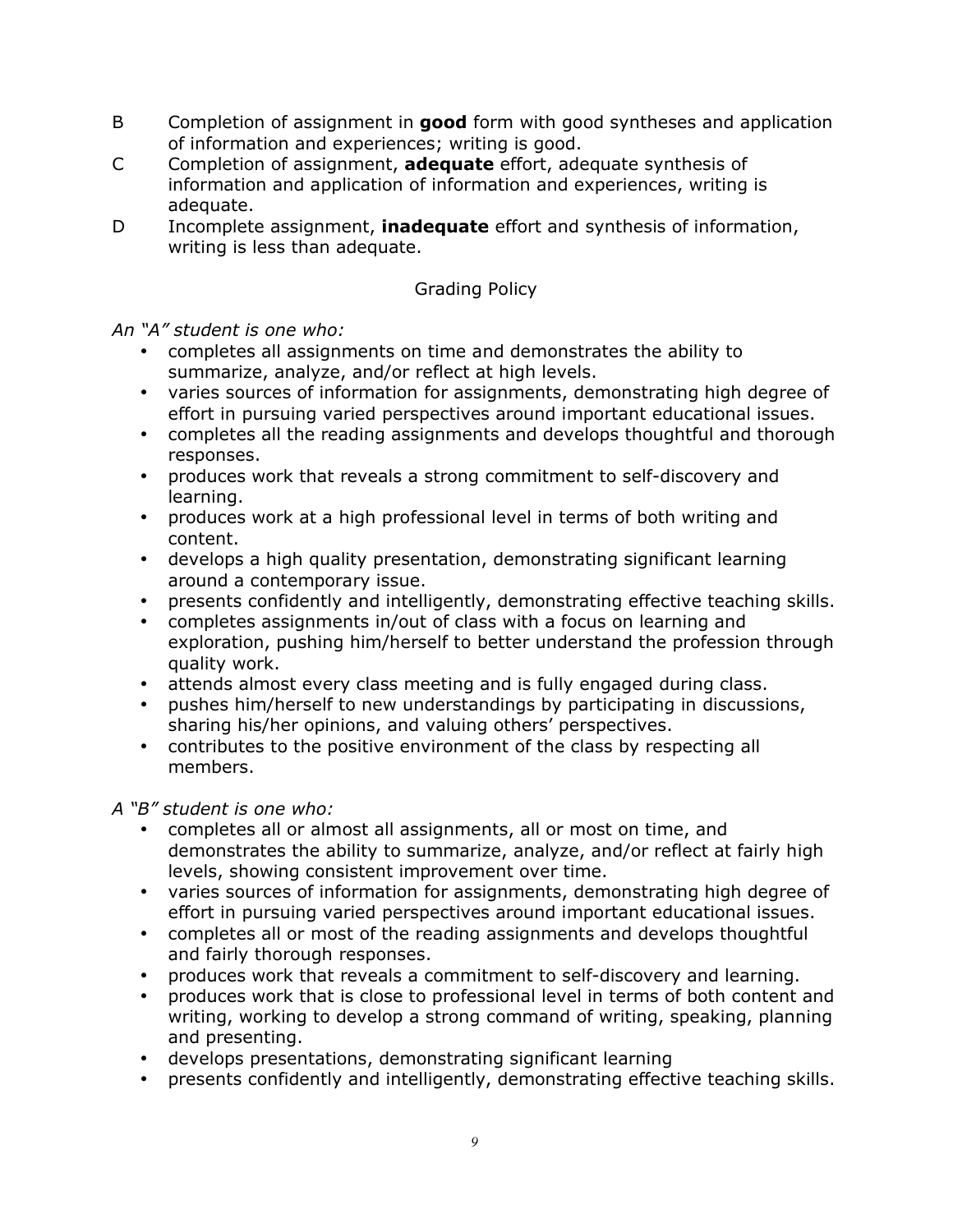- completes assignments in/out of class with a focus on learning and exploration, pushing him/herself to better understand the profession through quality work.
- attends almost every class meeting and is regularly engaged during class.
- pushes him/herself to new understandings by participating in discussions, sharing his/her opinions, and valuing others' perspectives.
- contributes to the positive environment of the class by respecting all members.

*A "C" student is one who:*

- completes or attempts most of the assignments, mostly on time, and demonstrates the ability to do some quality summarizing, analysis, and reflection, showing improvement over time.
- varies sources of information for assignments, demonstrating effort in pursuing varied perspectives around important educational issues.
- completes most of the reading assignments and develops thoughtful and sometimes thorough responses.
- produces work that reveals a commitment to some self-discovery and learning.
- produces work that is not yet at a professional level in terms of both writing and content.
- develops a quality presentation, demonstrating learning around a contemporary issue.
- presents confidently and intelligently, demonstrating some effective teaching skills.
- completes assignments in/out of class with a focus on learning and exploration, pushing him/herself a little to better understand the profession.
- attends most class meetings and is often engaged during class.
- pushes him/herself to some new understandings by participating to a moderate degree in discussions, sharing his/her opinions, and valuing others' perspectives.
- contributes to the positive environment of the class by respecting all members.

A "D" student is one who doesn't meet all of the minimal standards of a "C" student; "F" is earned by someone who hasn't completed significant portions of the required work and fails to meet the "C" student standards.

# **A partial listing of EDST632 Web Site Resources**

WebCT: http://courses.csusm.edu

WebCt FAQ: http://courses.csusm.edu/resources/webctStuFAQ.htm CSUSM Library: http://library.csusm.edu/ National Board for Professional Teaching Standards: http://www.nbpts.org/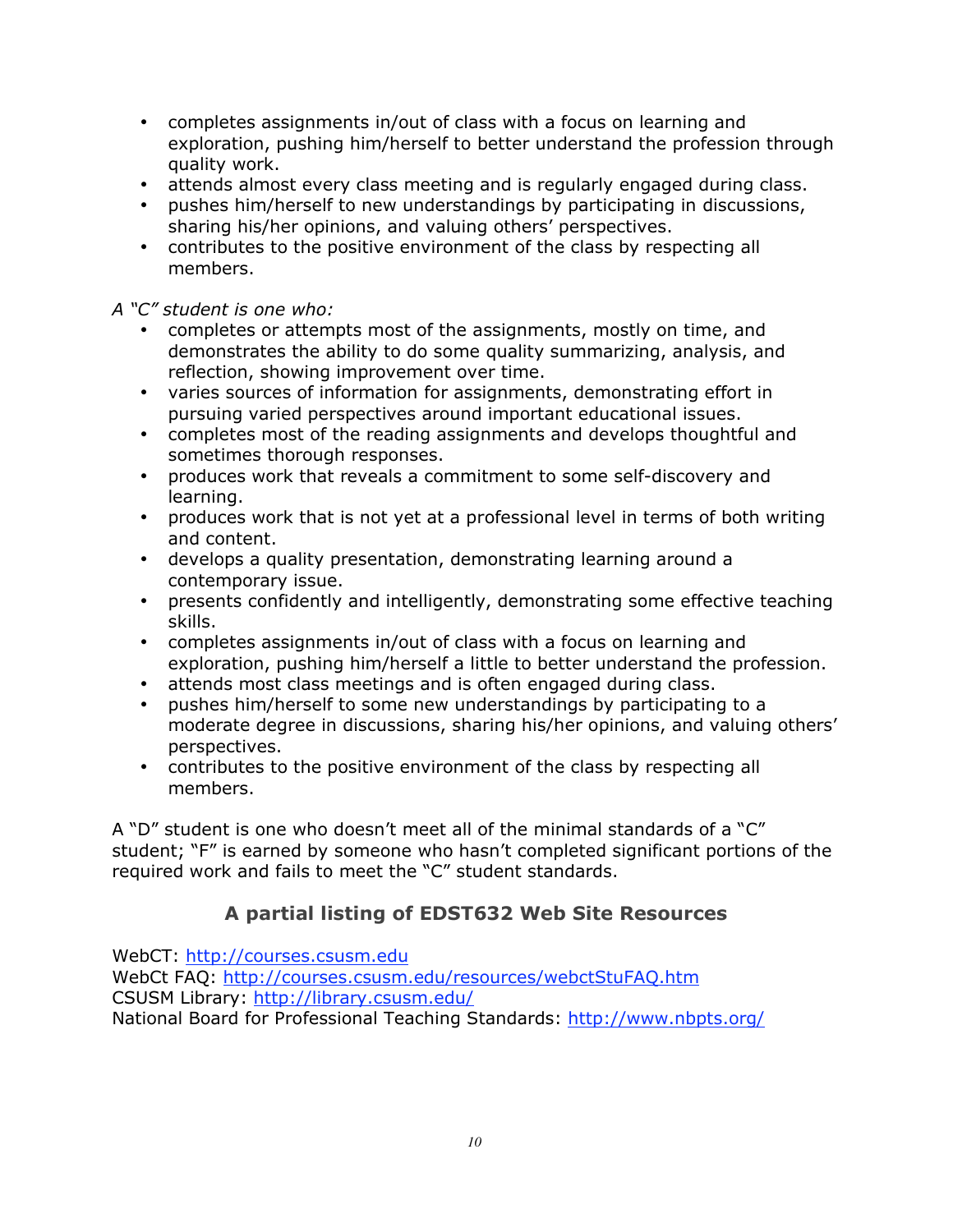# **FAQ Sheet**

#### **1. How does this course relate to the National Educational Technology Standards for Teachers (NETS-T)?**

This course meets Standards II and III of the National Educational Technology Standards for Teachers (NETS-T)

#### **II. PLANNING AND DESIGNING LEARNING ENVIRONMENTS AND EXPERIENCES.**

*Teachers plan and design effective learning environments and experiences supported by technology. Teachers:*

A. design developmentally appropriate learning opportunities that apply technology-enhanced instructional strategies to support the diverse needs of learners.

B. apply current research on teaching and learning with technology when planning learning environments and experiences.

C. identify and locate technology resources and evaluate them for accuracy and suitability.

D. plan for the management of technology resources within the context of learning activities.

E. plan strategies to manage student learning in a technology-enhanced environment.

# **III. TEACHING, LEARNING, AND THE CURRICULUM.**

*Teachers implement curriculum plans, that include methods and strategies for applying technology to maximize student learning. Teachers:*

A. facilitate technology-enhanced experiences that address content standards and student technology standards.

B. use technology to support learner-centered strategies that address the diverse needs of students.

C. apply technology to develop students' higher order skills and creativity.

D. manage student learning activities in a technology-enhanced environment.

#### **2. How does this course relate to the National Board for Professional Teaching Standards (NBPTS)?**

All courses within the CSUSM masters program are intended to provide a comprehensive professional development experience. Teachers pursuing National Board Certification will find the COE assessment process, including requirements for portfolio completion, particularly helpful. Regardless of whether or not National Board Certification is sought and achieved, by the time teachers complete the program they will have made and documented significant accomplishments, which will be reflected in their practice.